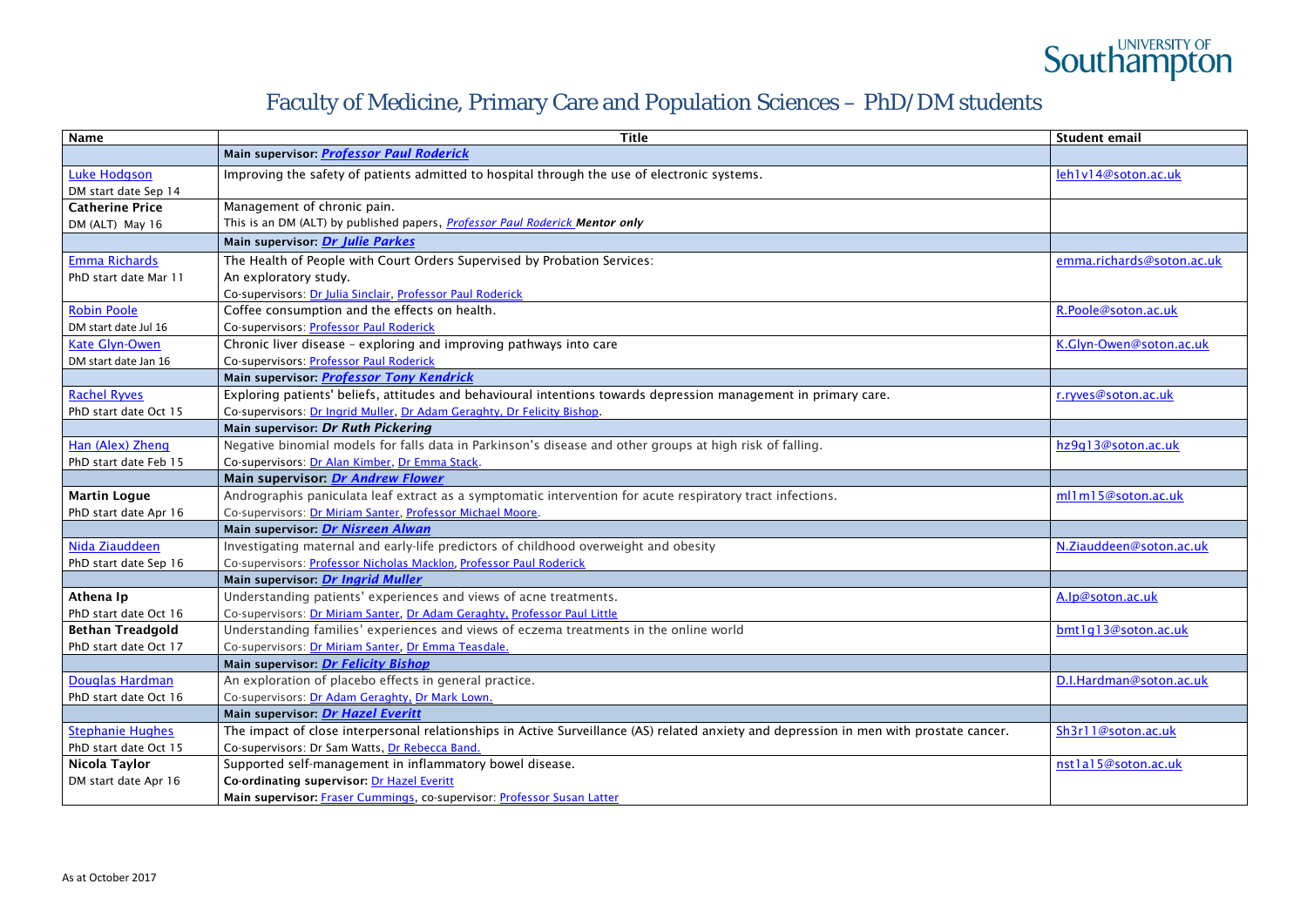## Faculty of Medicine, Primary Care and Population Sciences recently completed PhD/DMs

## Rishi Pruthi - Supervisor: [Professor Paul Roderick](http://www.southampton.ac.uk/medicine/about/staff/pjr.page?)

Title: Inequity in access to kidney transplantation. Submitting December 2017.

## **[Dominic Taylor](http://www.southampton.ac.uk/medicine/postgraduate/research_students/dmt1g15.page)** - Supervisor: **[Professor Paul Roderick](https://www.southampton.ac.uk/medicine/about/staff/pjr.page?)**

Title: Health Literacy and its relationship with process and outcomes in patients undergoing dialysis or with a kidney transplant. Completed 2017.

#### [Sara Afshar](https://www.southampton.ac.uk/medicine/postgraduate/research_students/sa2706.page?) - Supervisor: [Professor Paul Roderick](https://www.southampton.ac.uk/medicine/about/staff/pjr.page?)

Title: Multimorbidities: its prevalence and impact. A multicountry comparison using longitudinal household surveys and qualitative methods. Completed 2017.

#### Jane [Vennik](https://www.southampton.ac.uk/medicine/postgraduate/research_students/jv1v10.page?) - Supervisor: [Professor Michael Moore](https://www.southampton.ac.uk/medicine/about/staff/mvm198.page)

Title: Improving management of otitis media with effusion in primary care. Completed 2017.

#### [Jeanne Trill](https://www.southampton.ac.uk/medicine/postgraduate/research_students/jldt1g12.page?) - Supervisor: [Professor Michael Moore](https://www.southampton.ac.uk/medicine/about/staff/mvm198.page)

Title: Alternative Treatments of Adult Female Urinary Tract Infection: a double blind randomised controlled trial. Completed 2017.

#### [Clare McDermott](file://soton.ac.uk/medicine/Divisions/CCS/PMC/Jane%20Cousins/My%20Web%20Sites/PCPS%20webpages/PCPS%20PhD%20doc/Clare%20McDermott) – Supervisor: Professor George Lewith

Title: Feasibility study for a community based intervention for individuals with severe CFS/ME. Completed 2016.

#### [Catherine Woods](http://www.southampton.ac.uk/medicine/postgraduate/research_students/cjw1y11.page?) – Supervisor: [Dr Geraldine Leydon](http://www.southampton.ac.uk/medicine/about/staff/gerry.page?)

Title: SPEAK: A Conversation Analytic Examination of Cancer Helpline Talk Completed 2016. Publications:

[Closing calls to a cancer helpline: expressions of caller satisfaction](http://eprints.soton.ac.uk/376907/). Woods, Catherine J., Drew, Paul and Leydon, Geraldine M. (2015) Patient Education Counseling, 1-11. [\(doi:10.1016/j.pec.2015.04.015\)](http://dx.doi.org/10.1016/j.pec.2015.04.015).